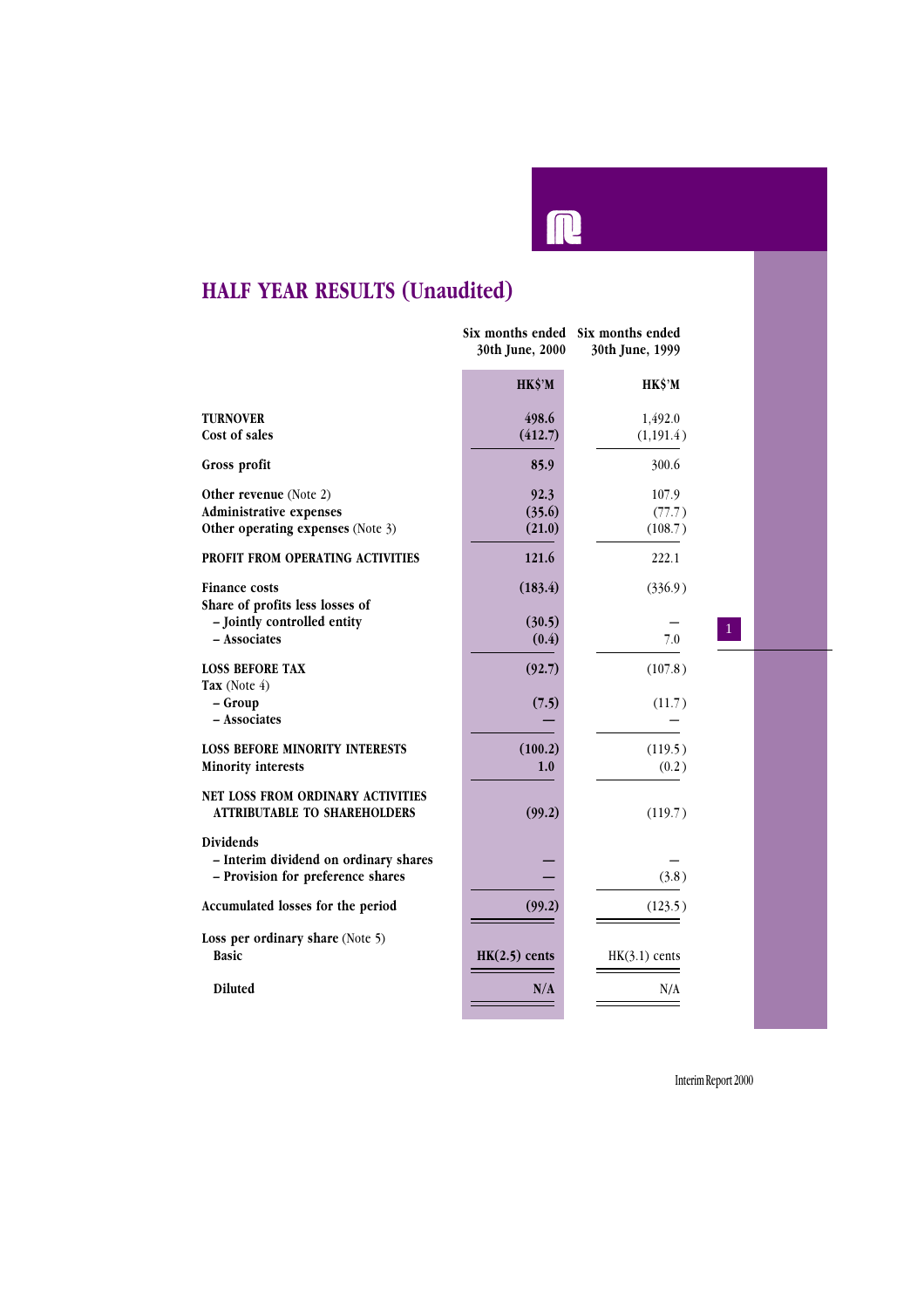

#### **Notes:**

1. Due to the adoption of the revised Statements of Standard Accounting Practice, the presentation of the profit and loss account has been revised to comply with the new requirements. Accordingly, certain comparative figures have been reclassified to conform to the current period's presentation.

2. Other revenue includes the following major items:

|    |                                                             | 2000   | 1999   |
|----|-------------------------------------------------------------|--------|--------|
|    |                                                             | HK\$'M | HK\$'M |
|    | Interest income                                             | 23.3   | 77.6   |
|    | Gain on disposal of an associate                            | 67.5   |        |
|    | Compensation received from cancellation                     |        |        |
|    | of a tenancy agreement                                      |        | 23.0   |
| 3. | Other operating expenses include the following major items: |        |        |
|    |                                                             | 2000   | 1999   |
|    |                                                             | HK\$'M | HK\$'M |
|    | Depreciation                                                | 21.0   | 68.4   |
|    | Provision for loss on disposal                              |        |        |
|    | of a subsidiary company                                     |        | 37.9   |
|    |                                                             |        |        |

4. Hong Kong taxation is calculated at the rate of 16% (1999 - 16%) on the estimated assessable profits earned in or derived from Hong Kong. Taxation on profits assessable overseas is calculated at the rates prevailing in the respective jurisdictions in which the Group operates, based on existing law, practices and interpretations thereof.

5. The calculation of basic loss per ordinary share is based on the net loss from ordinary activities attributable to ordinary shareholders for the period of HK\$99.2 million (1999 - HK\$123.5 million after a provision of HK\$3.8 million for the dividend on the 5<sup>1</sup> /4% Convertible Cumulative Redeemable Preference Shares ("Preference Shares")) and on the weighted average of 3,935.9 million (1999 - 3,928.8 million) ordinary shares of the Company in issue during the period.

No diluted loss per ordinary share is presented for the periods ended 30th June, 1999 and 2000, as the exercise of share options and the conversion of Preference Shares of the Company are anti-dilutive.

6. Neither the Company nor any of its subsidiaries has purchased, sold or redeemed any listed securities of the Company during the period under review.

### **INTERIM DIVIDEND**

The Directors have resolved not to declare the payment of an interim dividend for the financial year ending 31st December, 2000 (1999 - nil).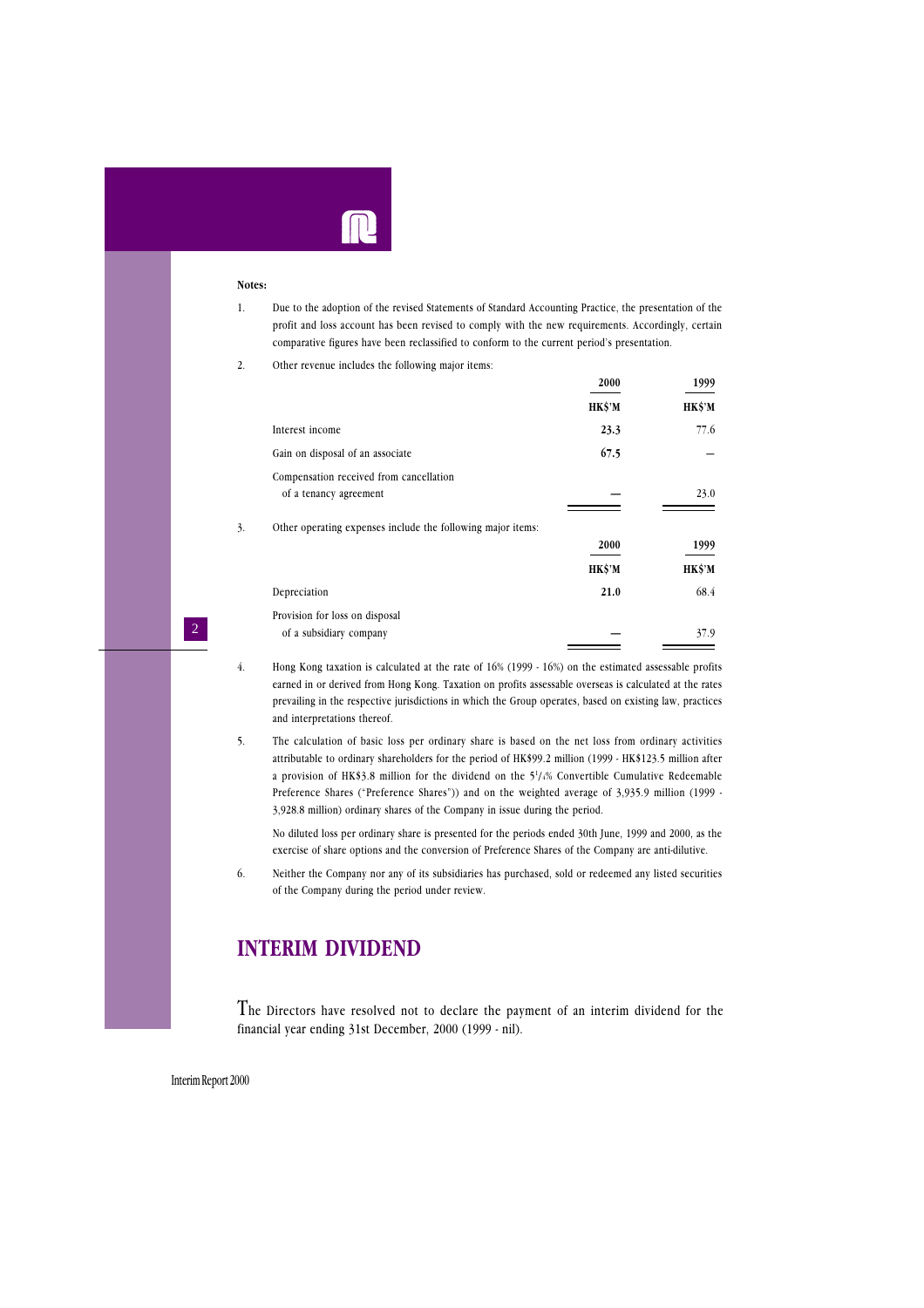# **DIRECTORS' INTERESTS IN SHARE CAPITAL**

As at 30th June, 2000, the interests of the Directors in the share capital of the Company and its associated corporations as recorded in the register kept under Section 29 of the Securities (Disclosure of Interests) Ordinance were as follows:

I

#### **(A) Interests in Shares**

|    |                                              | Number of Shares Held        |                                |                              |                            |                                   |               |
|----|----------------------------------------------|------------------------------|--------------------------------|------------------------------|----------------------------|-----------------------------------|---------------|
|    |                                              | Name of<br>Director          | Class of<br><b>Shares Held</b> | Personal<br><b>Interests</b> | Family<br><b>Interests</b> | Corporate<br><b>Interests</b>     | Total         |
| 1. | The Company                                  | Mr. Lo Yuk Sui               | Ordinary                       | 220,000                      | $\overline{\phantom{a}}$   | 2,907,644,944<br>(Notes a $\& c)$ | 2,907,864,944 |
|    |                                              |                              | Preference                     |                              |                            | 3,440<br>(Note a)                 | 3,440         |
|    |                                              | Mr. Daniel Bong<br>Shu Yin   | Ordinary                       | 1,440,000                    | $\overline{a}$             | $\overline{\phantom{0}}$          | 1,440,000     |
|    |                                              | Mrs. Kitty Lo Lee<br>Kit Tai | Ordinary                       | 2,370,000                    |                            |                                   | 2,370,000     |
|    |                                              | Mr. William<br>Henry Woo     | Ordinary                       | 1,753                        |                            |                                   | 1,753         |
|    | Name of Associated<br>Corporation            |                              |                                |                              |                            |                                   |               |
| 2. | Century City<br>International                | Mr. Lo Yuk Sui               | Ordinary                       | 531,434,843                  | ٠                          | 1,395,994,246                     | 1,927,429,089 |
|    | Holdings Limited<br>$(^{\circ}CCHL^{\circ})$ | Mrs. Kitty Lo Lee<br>Kit Tai | Ordinary                       | 1,510,000                    |                            | $\overline{\phantom{0}}$          | 1,510,000     |
|    |                                              | Mr. Jimmy Lo<br>Chun To      | Ordinary                       | 1,659,800                    |                            | $\overline{a}$                    | 1,659,800     |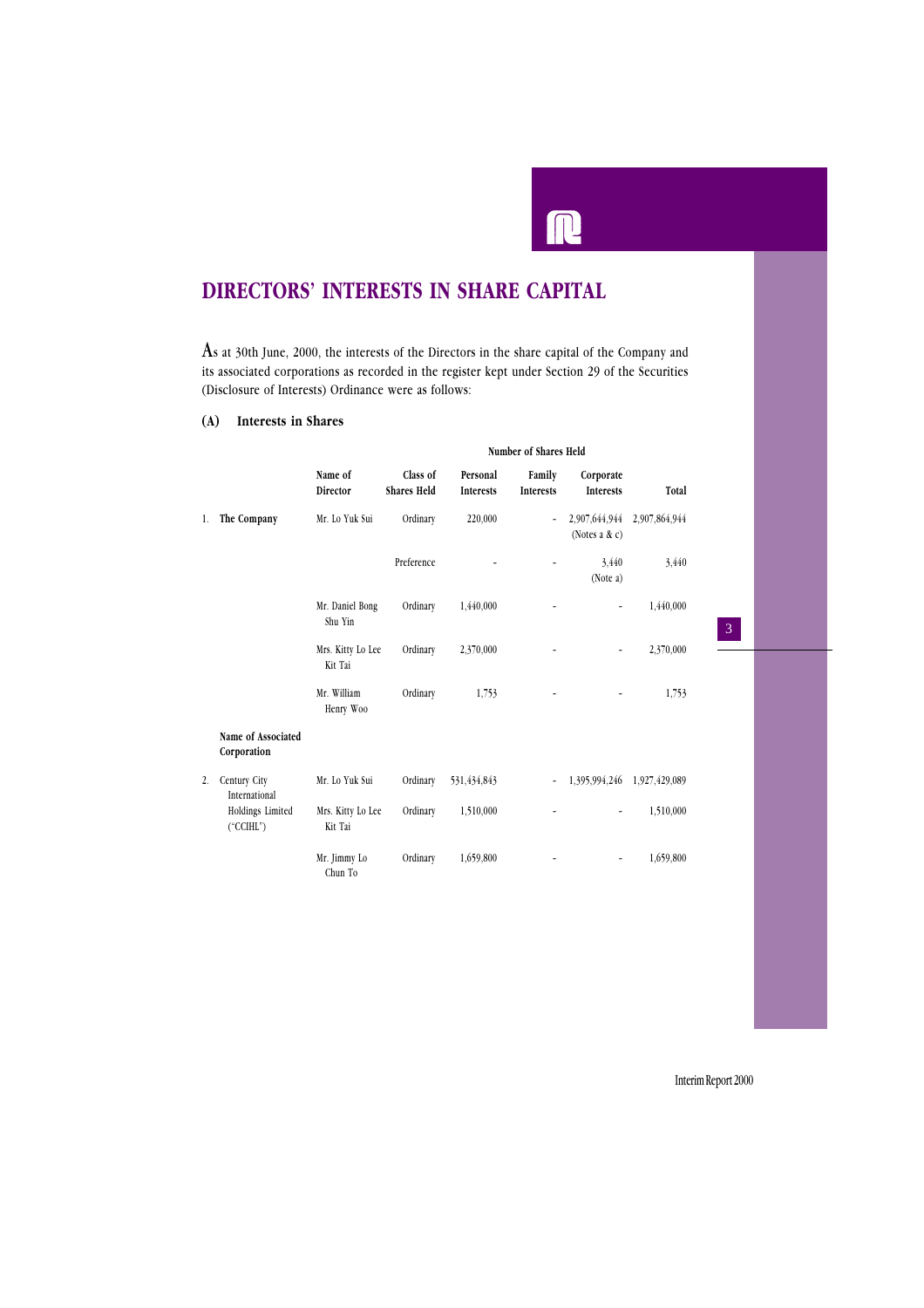

### **Number of Shares Held Name of Associated Name of Class of Personal Family Corporate Corporation Director Shares Held Interests Interests Interests Total** 3. Mr. Lo Yuk Sui Ordinary 222,765 - 1,401,024,977 1,401,247,742 3. Paliburg Holdings Mr. Lo Yuk Sui Ordinary 222,765 -  $1,401,024,977$ <br>Limited ("PHL") (Notes a & b) Mr. Daniel Bong Ordinary 1,025,390 – – 1,025,390 Shu Yin Mrs. Kitty Lo Lee Ordinary 100,000 – – 100,000 Kit Tai Mr. Jimmy Lo Ordinary 284,000 – – 284,000 Chun To 4. Argosy Capital Mr. Lo Yuk Sui Ordinary – – 1,130,349 1,130,349 Corporation (Note a) 5. Century King Mr. Lo Yuk Sui Ordinary – – 5,000 5,000 Investment (Note a) Limited 6. Century Win Mr. Lo Yuk Sui Ordinary – – 9,000 9,000 Investment (Note a) Limited 7. Cheerjoy Mr. Lo Yuk Sui Ordinary – – (Note d) (Note d) Development Limited ("Cheerjoy") 8. Chest Gain Mr. Lo Yuk Sui Ordinary – – 7,000 7,000 Development (Note a) Limited 9. Chi Cheung Mr. Lo Yuk Sui Ordinary – – 209,918,951 209,918,951 Investment (Note a) Company, Limited 10. Chinatrend Mr. Lo Yuk Sui Ordinary – – 7,500 7,500 (Holdings) (Note a) Limited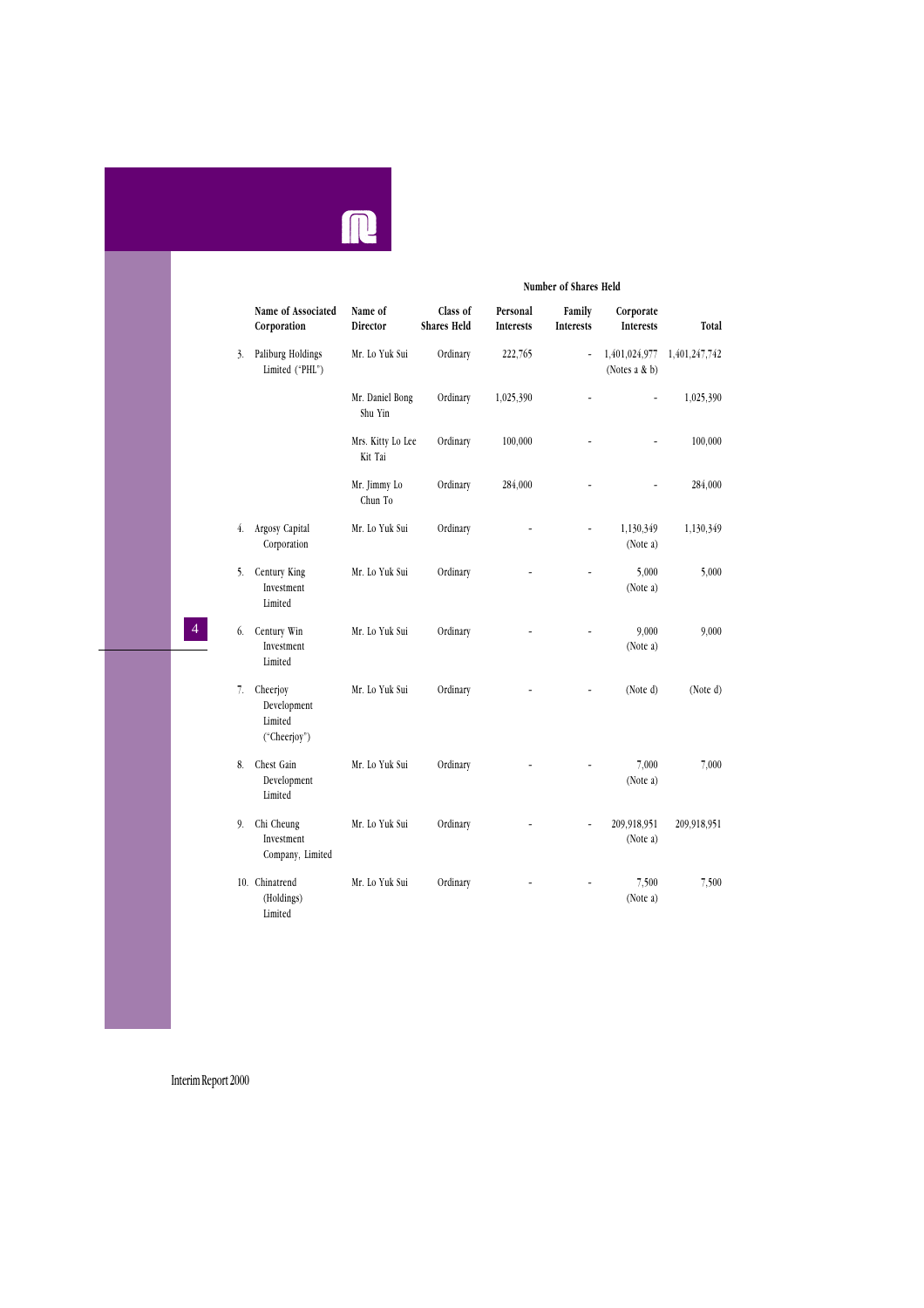|                                                 |                     | Number of Shares Held          |                              |                            |                               |           |
|-------------------------------------------------|---------------------|--------------------------------|------------------------------|----------------------------|-------------------------------|-----------|
| Name of Associated<br>Corporation               | Name of<br>Director | Class of<br><b>Shares Held</b> | Personal<br><b>Interests</b> | Family<br><b>Interests</b> | Corporate<br><b>Interests</b> | Total     |
| 11. Chinatrend<br>(Nankai) Limited              | Mr. Lo Yuk Sui      | Ordinary                       |                              |                            | 85<br>(Note a)                | 85        |
| 12. Hanoi President<br>Hotel Company<br>Limited | Mr. Lo Yuk Sui      | Ordinary                       |                              |                            | 75<br>(Note a)                | 75        |
| 13. Polarfine Inc                               | Mr. Lo Yuk Sui      | Ordinary                       |                              |                            | 3,000,000<br>(Notes a $\&$ e) | 3,000,000 |
| 14. Rapid Growth<br>Holdings Limited            | Mr. Lo Yuk Sui      | Ordinary                       |                              |                            | 25,000<br>(Note a)            | 25,000    |
| 15. Supreme Idea<br>Enterprise<br>Limited       | Mr. Lo Yuk Sui      | Ordinary                       |                              |                            | 125<br>(Note a)               | 125       |
| 16. Villawood<br>Developments<br>Limited        | Mr. Lo Yuk Sui      | Ordinary                       |                              |                            | 65<br>(Note a)                | 65        |
| 17. Wealth Link<br>Investments<br>Limited       | Mr. Lo Yuk Sui      | Ordinary                       |                              |                            | 1<br>(Note a)                 | 1         |

#### **Notes:**

- (a) The shares were held through companies controlled by CCIHL, of which Mr. Lo Yuk Sui is the Chairman and controlling shareholder.
- (b) Including the retained balance, i.e. 6,444,444 shares, (the "Retained Shares") of the consideration shares agreed to be sold at HK\$4.50 per share for the acquisition of the remaining 51% shareholding interest in The New China Hong Kong Financial Services Limited (now known as Century City Financial Services Limited) by a wholly-owned subsidiary company of CCIHL from a wholly-owned subsidiary company of The New China Hong Kong Group Limited (the "NCHK Company") pursuant to the conditional agreement dated 7th September, 1998 in respect of the said acquisition, which was completed on 17th September, 1998 (the "Completion Date"). The Retained Shares are retained by the CCIHL group until the first anniversary of the Completion Date in connection with the indemnity given by the NCHK Company under the said agreement.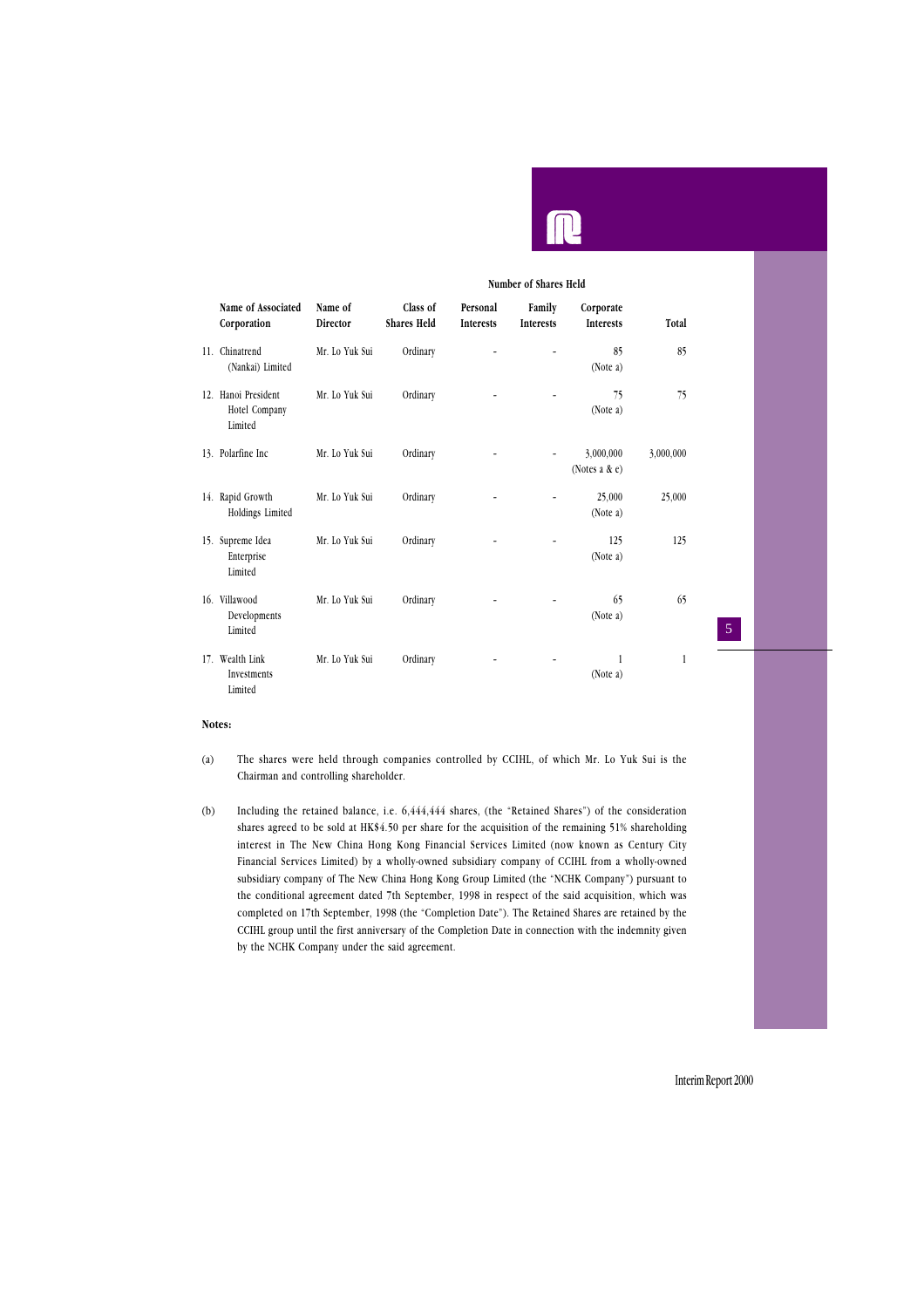

(1) The options are exercisable at any time.

(2) The options are exercisable in stages commencing eight years from the date of grant.

(3) The options are exercisable in stages commencing nine years from the date of grant.

Save as mentioned above, no right has been granted to, or exercised by, any Director of the Company or his spouse and children under 18 years of age, to subscribe for shares in or debentures of the Company during the period.

Interim Report 2000

#### **Number of Ordinary Shares under the Options**

|                         | As at $1/1/2000$ |              |               |              | Options           |  |  |
|-------------------------|------------------|--------------|---------------|--------------|-------------------|--|--|
|                         |                  | Options      |               | Outstanding  |                   |  |  |
|                         | Date of Grant    |              | Outstanding   |              | As at $30/6/2000$ |  |  |
|                         | (Exercise Price  | (I)          | <b>Vested</b> | (I)          | Vested            |  |  |
|                         | per Ordinary     |              | (Note 1)      |              | (Note 1)          |  |  |
| <b>Name of Director</b> | Share)           | (II)         | Unvested      | (II)         | Unvested          |  |  |
| Mr. Lo Yuk Sui          | 22/2/1992        | $($ $($ $)$  | 16,800,000    | $($ $\Gamma$ | 20,160,000        |  |  |
|                         | (HK\$0.7083)     | (II)         | 10,080,000    | (II)         | 6,720,000         |  |  |
|                         |                  |              | (Note 2)      |              | (Note 3)          |  |  |
| Mr. Daniel Bong         | 22/2/1992        | $($ $($ $)$  | 2,880,000     | $($ $\Gamma$ | 4,320,000         |  |  |
| Shu Yin                 | (HK\$0.7083)     | (II)         | 4,320,000     | (II)         | 2,880,000         |  |  |
|                         |                  |              | (Note 2)      |              | (Note 3)          |  |  |
| Mr. Kenneth Ng          | 22/2/1992        | $($ $\Gamma$ | 5,520,000     | $($ $\Gamma$ | 6,480,000         |  |  |
| Kwai Kai                | (HK\$0.7083)     | (II)         | 2,880,000     | (II)         | 1,920,000         |  |  |

(Note 2) (Note 3)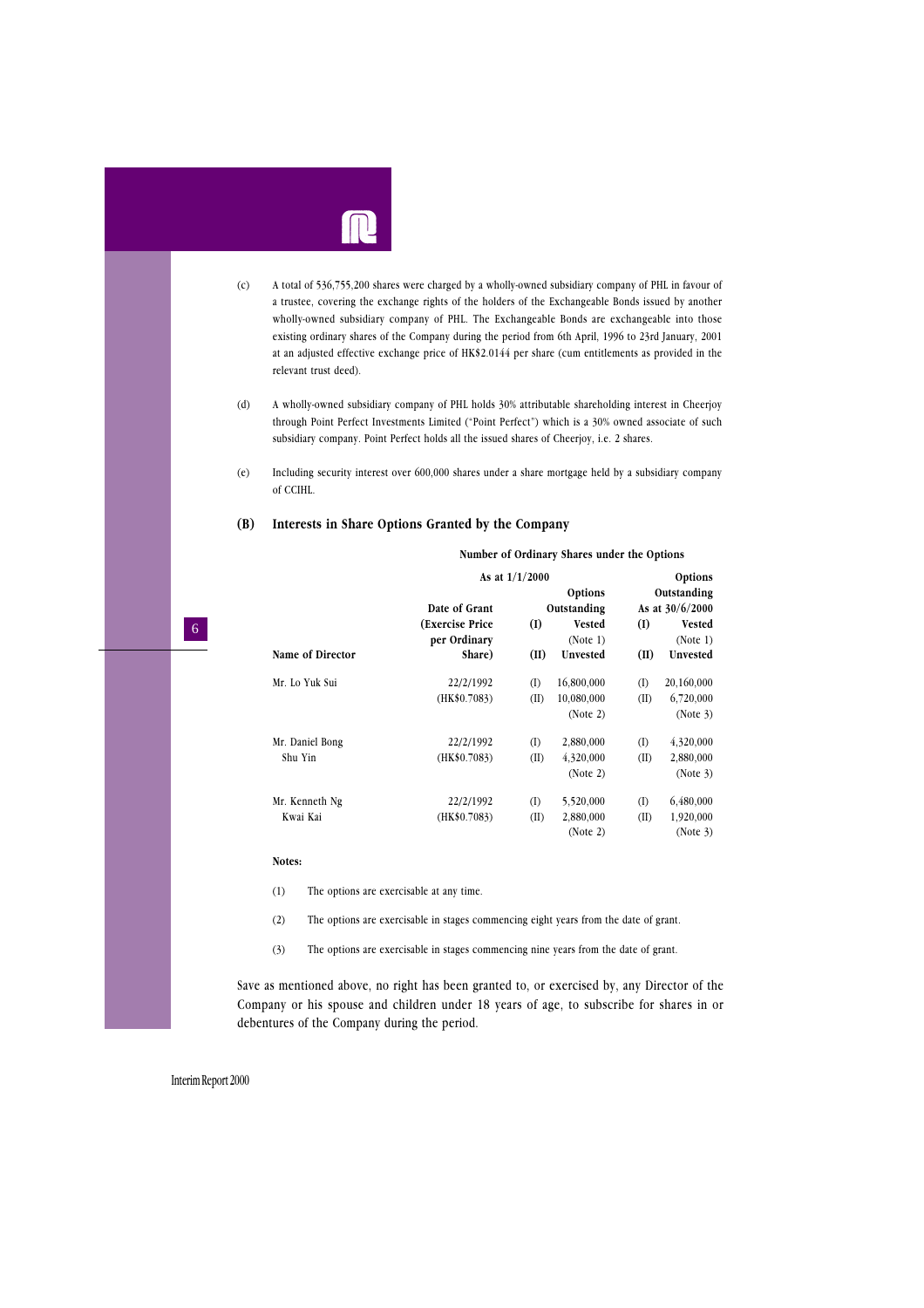# **SUBSTANTIAL SHAREHOLDERS' INTERESTS IN SHARE CAPITAL**

As at 30th June, 2000, the interests of those persons (other than the Directors) in the share capital of the Company as recorded in the register kept under Section 16 of the Securities (Disclosure of Interests) Ordinance were as follows:

| Name of Shareholder                                          | Number of<br><b>Ordinary Shares Held</b> |
|--------------------------------------------------------------|------------------------------------------|
| CCIHL (Notes i and iii)                                      | 2,907,644,944                            |
| Century City BVI Holdings Limited (Notes ii and iii)         | 2,907,644,944                            |
| Century City Holdings Limited (Notes ii and iii)             | 2,907,644,944                            |
| PHL (Notes ii and iii)                                       | 2,907,644,944                            |
| Paliburg Development BVI Holdings Limited (Notes ii and iii) | 2.907.644.944                            |
| Paliburg International Holdings Limited (Notes ii and iii)   | 2,504,300,820                            |
| Paliburg BVI Holdings Limited (Notes ii and iii)             | 2,504,300,820                            |
| Taylor Investments Ltd. (Note ii)                            | 1,462,111,870                            |
| Glaser Holdings Limited ("Glaser") (Notes ii and iii)        | 575,528,286                              |

#### **Notes:**

- (i) These shares were shown in the corporate interests of Mr. Lo Yuk Sui in the Company as disclosed under Interests in Shares of Directors' Interests in Share Capital.
- (ii) These companies are subsidiary companies of CCIHL and their interests in the shares of the Company are included in the interests held by CCIHL.
- (iii) 536,755,200 shares were charged by Glaser in favour of a trustee, covering the exchange rights of the holders of the Exchangeable Bonds as disclosed under Interests in Shares of Directors' Interests in Share Capital.

Interim Report 2000

 $\overline{a}$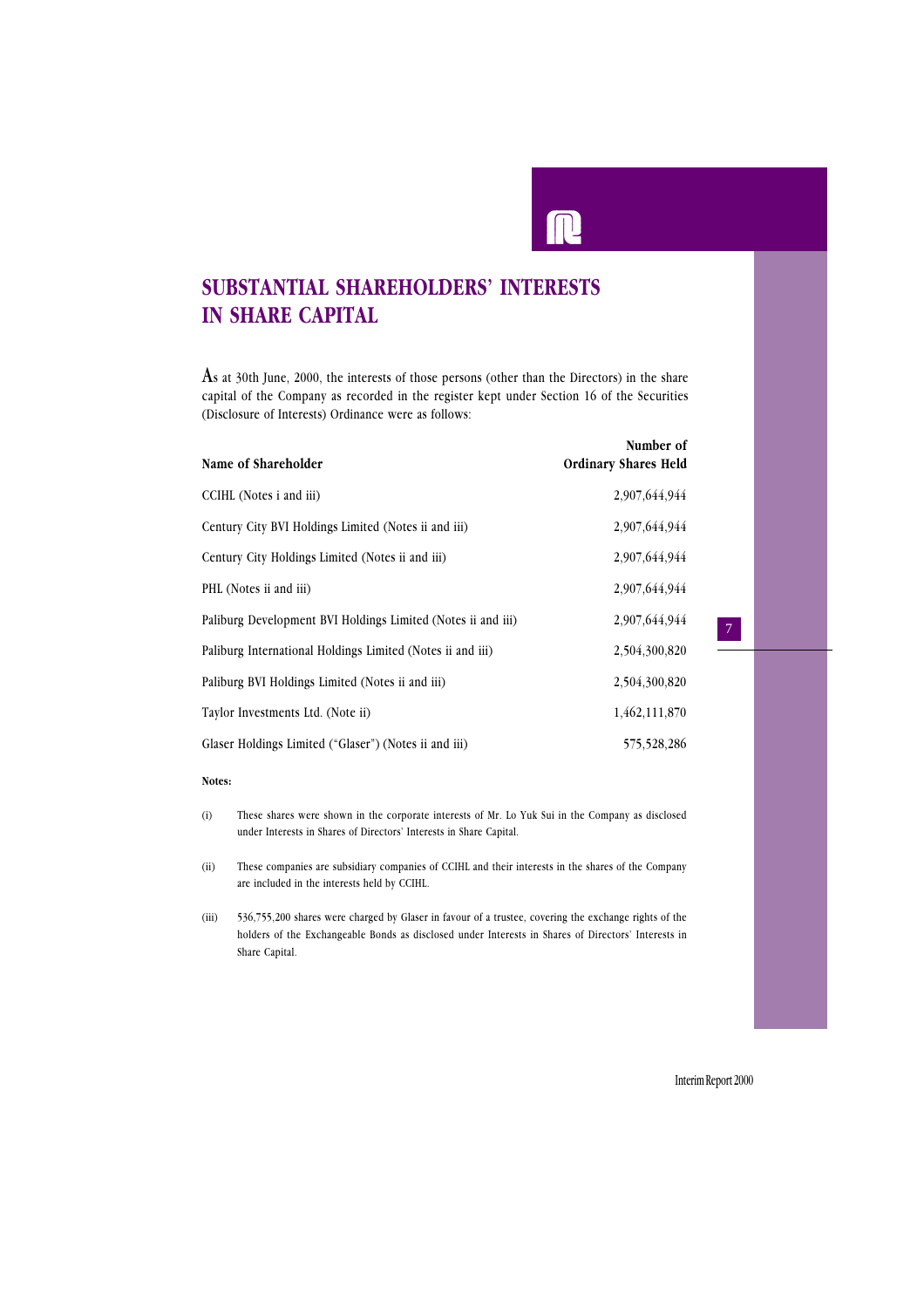

# **DISCLOSURE PURSUANT TO PRACTICE NOTE 19**

The following disclosure is made by the Company in compliance with the continuing disclosure requirements under Practice Note 19 ("PN19") of the Rules Governing the Listing of Securities on The Stock Exchange of Hong Kong Limited (the "Listing Rules") :

#### **Advances to an Entity (Paragraph 3.2.1 of PN19)**

Details of the advances made to Chest Gain Development Limited ("Chest Gain"), a jointly controlled entity owned as to 40% by Paliburg Holdings Limited ("PHL"), 30% by the Company and 30% by China Overseas Land & Investments Limited, which is independent of, and not connected with PHL and the Company, the respective directors, chief executive and substantial shareholders of PHL and the Company and any of their subsidiary companies or any of their respective associates (as defined in the Listing Rules), by the Company and its subsidiary companies (the "Group") as at 30th June, 2000 are set out below:

| Advances                                | Group<br>(HK\$ million) |
|-----------------------------------------|-------------------------|
| (A) Principal Amount of Advances        | 1,104.6                 |
| (B) Interest Receivable                 | 162.5                   |
| (C) Several Guarantees for:             |                         |
| (a) Principal Amount of Bank Facilities | 990.0                   |
| (b) Amount of Bank Facilities Drawndown | 753.3                   |
| Total:<br>$(A)+(B)+(C)(a)$              | 2,257.1                 |
| $(A)+(B)+(C)(b)$                        | 2,020.4                 |

The above advances to Chest Gain in an aggregate sum of HK\$1,267.1 million (before a provision of HK\$700.0 million representing the Group's attributable share of the provision for foreseeable loss in respect of the property development at the Stanley Site (as referred to below) of Chest Gain) were provided by the Group. Such contribution of funds to Chest Gain are provided in the form of shareholders' loans in proportion to the respective shareholding interests of the shareholders of Chest Gain. The advances are unsecured and have no fixed term of repayment, and related interest is being accrued at prime rate. The provision of financial assistance to Chest Gain is for the purpose of facilitating Chest Gain in the development of its property project at Rural Building Lot No.1138, Wong Ma Kok Road, Stanley, Hong Kong (the "Stanley Site"). The Stanley Site was acquired by Chest Gain at the

8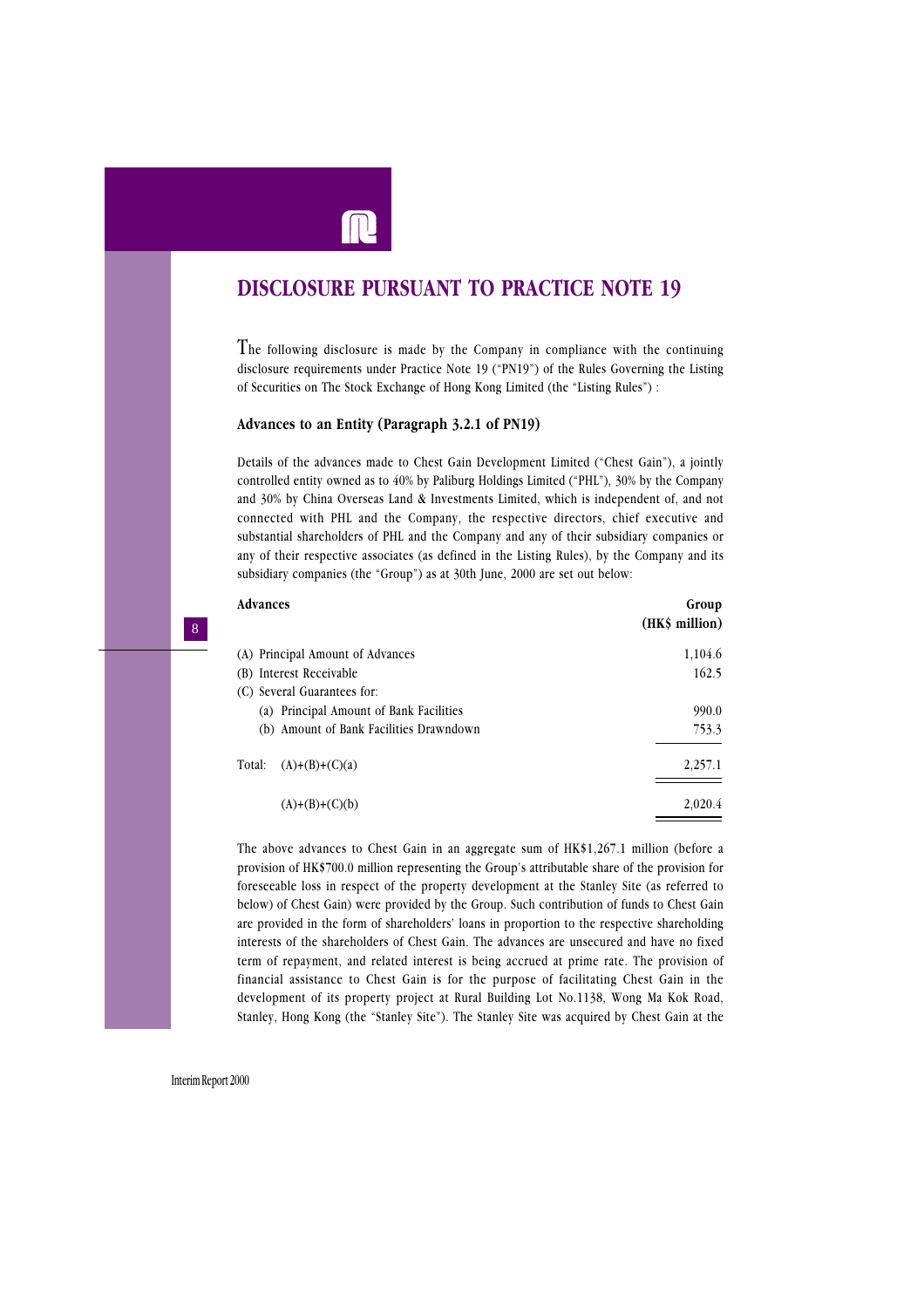government land auction held on 3rd June, 1997. The above guarantee was provided by the Company on 28th October, 1997 on a several basis in proportion to its shareholding interests in Chest Gain and was given in respect of the bank loan facilities of HK\$3,300.0 million made available to Chest Gain for the purposes of refinancing part of the consideration for the acquisition of the Stanley Site and financing the estimated construction costs required for the luxury residential development at the Stanley Site.

Calculated on the basis shown above, the aggregate of advances and other financial assistance as at 30th June, 2000 provided by the Group to Chest Gain in the respective sums of (a) HK\$2,257.1 million (based on the total available amount of the bank facilities) and (b) HK\$2,020.4 (based on the amount of bank facilities drawndown) represented (a) 34.4% and (b) 30.8% of the consolidated net tangible assets of the Company of HK\$6,567.4 million (the "Regal NTA"), by reference to its latest audited financial statements for the year ended 31st December, 1999 as adjusted for the interim results for the six months ended 30th June, 2000.

#### **Financial Assistance provided to and Guarantees given for Affiliated Companies (Paragraph 3.3 of PN19)**

Details of the financial assistance provided to and guarantees given for affiliated companies (including Chest Gain) by the Group as at 30th June, 2000 are set out below:

|                                       |     |                                                      |        |                                          |                                | Guarantee given for Bank Facilities                                       |         |                                                                            |
|---------------------------------------|-----|------------------------------------------------------|--------|------------------------------------------|--------------------------------|---------------------------------------------------------------------------|---------|----------------------------------------------------------------------------|
| Name of<br>Affiliated<br>Companies    |     | Principal<br>Amount<br>of Advances<br>(HK\$'million) |        | Interest<br>Receivable<br>(HK\$'million) |                                | (i)<br>Principal<br>Amount of<br><b>Bank Facilities</b><br>(HK\$'million) |         | (ii)<br>Amount of<br><b>Bank Facilities</b><br>Drawndown<br>(HK\$'million) |
| Chest Gain                            | (A) | 1,104.6                                              | (B)    | 162.5                                    | (C)(i)                         | 990.0                                                                     | (C)(ii) | 753.3                                                                      |
| Century King<br>Investment<br>Limited | (D) | 2.3<br>(Interest Rate:<br>$10\%$ p.a.)               | (E)    | 0.5                                      |                                | Nil                                                                       |         | Nil                                                                        |
| 8D International<br>(BVI) Limited     | (F) | 14.1                                                 |        |                                          |                                | Nil                                                                       |         | Nil                                                                        |
|                                       |     |                                                      | Total: |                                          | $(A)+(B)+(C)(i)+(D)$ to $(F)$  |                                                                           |         | 2,274.0                                                                    |
|                                       |     |                                                      |        |                                          | $(A)+(B)+(C)(ii)+(D)$ to $(F)$ |                                                                           |         | 2,037.3                                                                    |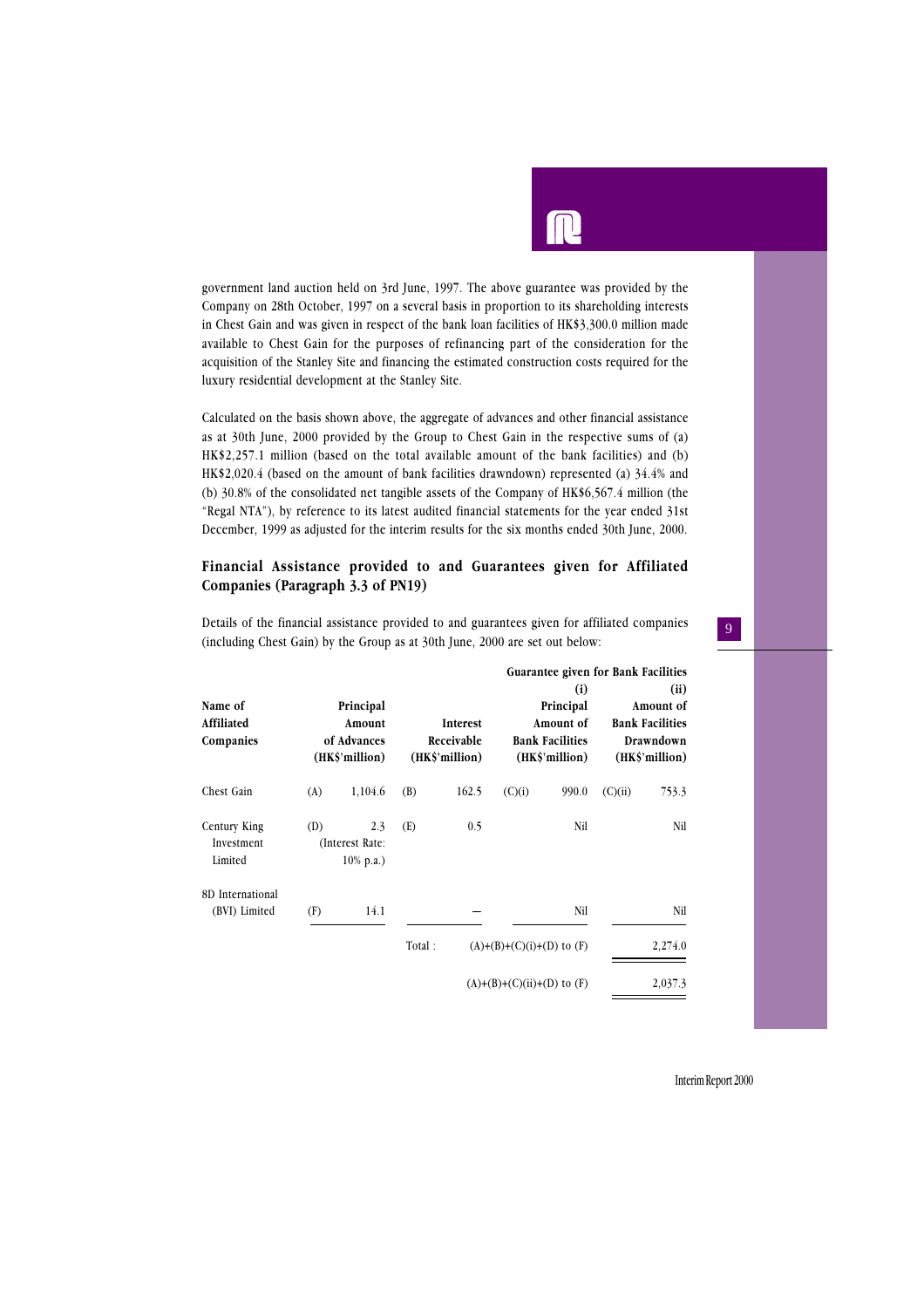

Relevant details in respect of the financial assistance provided to and guarantees given for Chest Gain are disclosed above under Paragraph 3.2.1 of PN19 of the Listing Rules.

Century King Investment Limited ("Century King") is a 50% owned associate of the Company, which is engaged in the operation of a Japanese restaurant. The remaining 50% shareholding interest in Century King is owned by a third party, which is independent of, and not connected with the Company, the Directors, chief executive and substantial shareholders of the Company and any of its subsidiary companies or any of their respective associates (as defined in the Listing Rules). The advances were provided by the Group in the form of shareholder's loans in proportion to the Company's shareholding interest in Century King, for the purpose of funding the working capital requirements of Century King. The advances are unsecured and have no fixed term of repayment.

8D International (BVI) Limited ("8D-BVI") is a 30% owned associate of the Company, which is involved in information technology business in connection with broadband national railway fibre optic network in the People's Republic of China. The remaining shareholding interest in 8D-BVI is owned as to 10% by Century City International Holdings Limited ("CCIHL") and 60% by an associate (as defined in the Listing Rules) of Mr. Lo Yuk Sui. The advances were provided by the Group in the form of shareholder's loans in proportion to the Company's shareholding interest in 8D-BVI, for the purpose of financing the working capital of 8D-BVI. The advances are unsecured, interest free and have no fixed term of repayment.

Calculated on the basis shown above, as at 30th June, 2000, the aggregate amount of financial assistance provided to and guarantees given for affiliated companies by the Group in the respective sums of (a) HK\$2,274.0 million (based on the total available amount of the bank facilities to Chest Gain) and (b) HK\$2,037.3 million (based on the drawndown amount of bank facilities to Chest Gain) represented (a) 34.6% and (b) 31.0% of the Regal NTA.

Interim Report 2000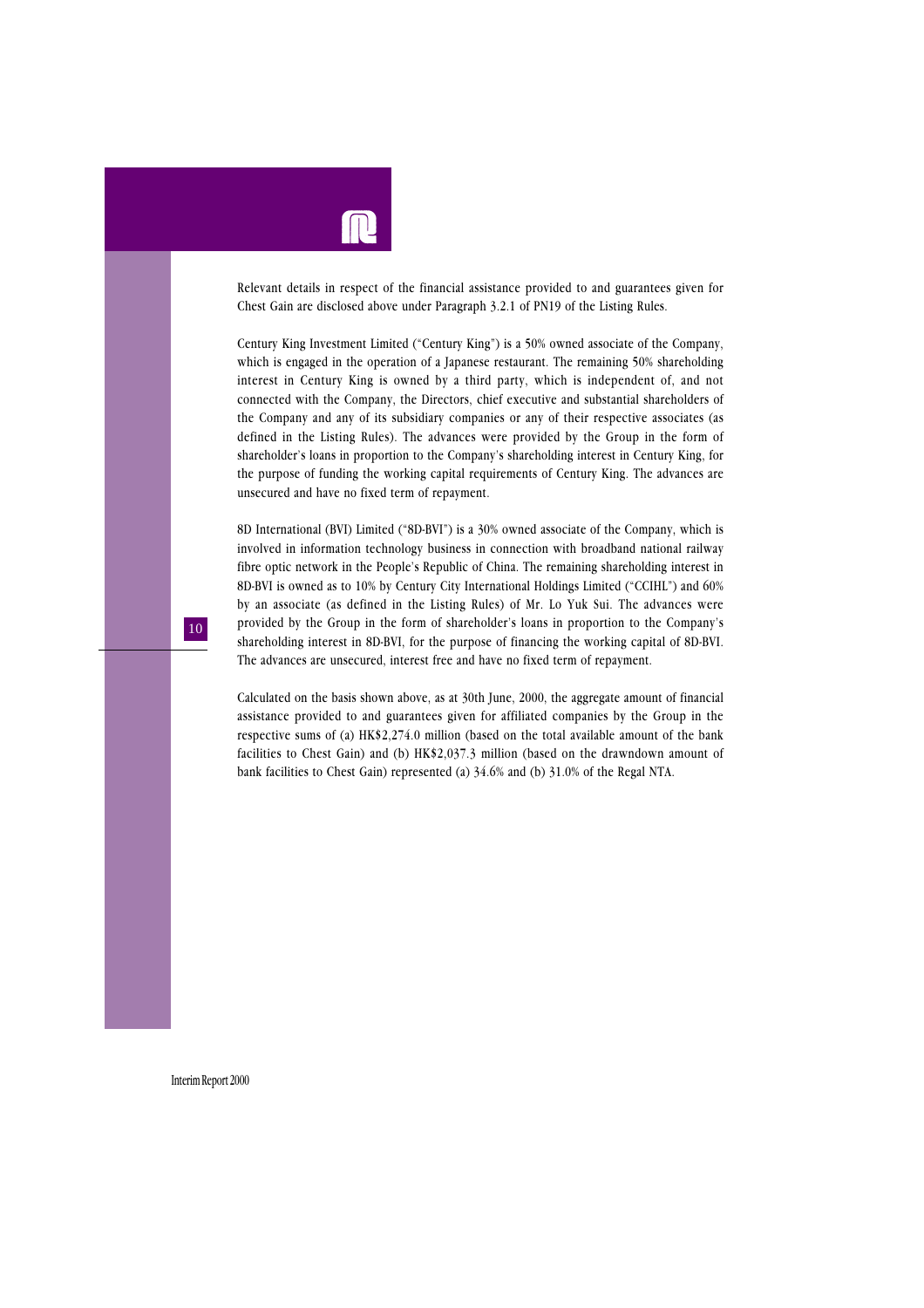A pro-forma combined balance sheet of the abovenamed affiliated companies and the Group's attributable interest in these affiliated companies are presented below:

|                         | Pro-forma<br>combined<br>balance sheet<br>(HK\$ million) | The Group's<br>attributable<br>interest<br>(HK\$ million) |
|-------------------------|----------------------------------------------------------|-----------------------------------------------------------|
| Non-current assets      | 4,157.6                                                  | 1,247.5                                                   |
| Current assets          | 0.8                                                      | 0.4                                                       |
| Current liabilities     | (85.4)                                                   | (26.1)                                                    |
| Non-current liabilities | (7, 199.5)                                               | (2,160.8)                                                 |
| Net liabilities         | (3,126.5)                                                | (939.0)                                                   |

#### **Covenants relating to specific performance obligation of the controlling shareholders contained in certain loan agreements (Paragraph 3.7.1 of PN19)**

The agreements for the following loans to the Group impose specific performance obligations on the controlling shareholders of the Company:

|           | Outstanding<br><b>Balance of Bank</b><br>Facilities as at<br>30th June, 2000<br>(HK\$'million) |         | <b>Final Maturity</b><br>of Bank<br><b>Facilities</b> | Specific<br>Performance<br>Obligations |  |
|-----------|------------------------------------------------------------------------------------------------|---------|-------------------------------------------------------|----------------------------------------|--|
| The Group | $\left( a\right)$                                                                              | 1,075.0 | <b>July 2007</b>                                      | Note (i)                               |  |
|           | (b)                                                                                            | 3,822.1 | September 2004                                        | Note (ii)                              |  |
| Total:    |                                                                                                | 4,897.1 |                                                       |                                        |  |

#### **Notes:**

(i) Mr. Lo Yuk Sui, the Chairman and the controlling shareholder of CCIHL, which owns a 60.4% shareholding interest in PHL (which in turn owns a 73.8% shareholding interest in the Company), and/ or members of his immediate family, or a trust or trusts under which they are beneficially interested (collectively, "Mr. Lo") shall not cease to maintain controlling interest (directly or indirectly) in respect of shareholding (as defined under the Listing Rules) and management control of the Company.

(ii) Mr. Lo shall not cease to maintain controlling interest (whether directly or indirectly) in the Company.

#### Interim Report 2000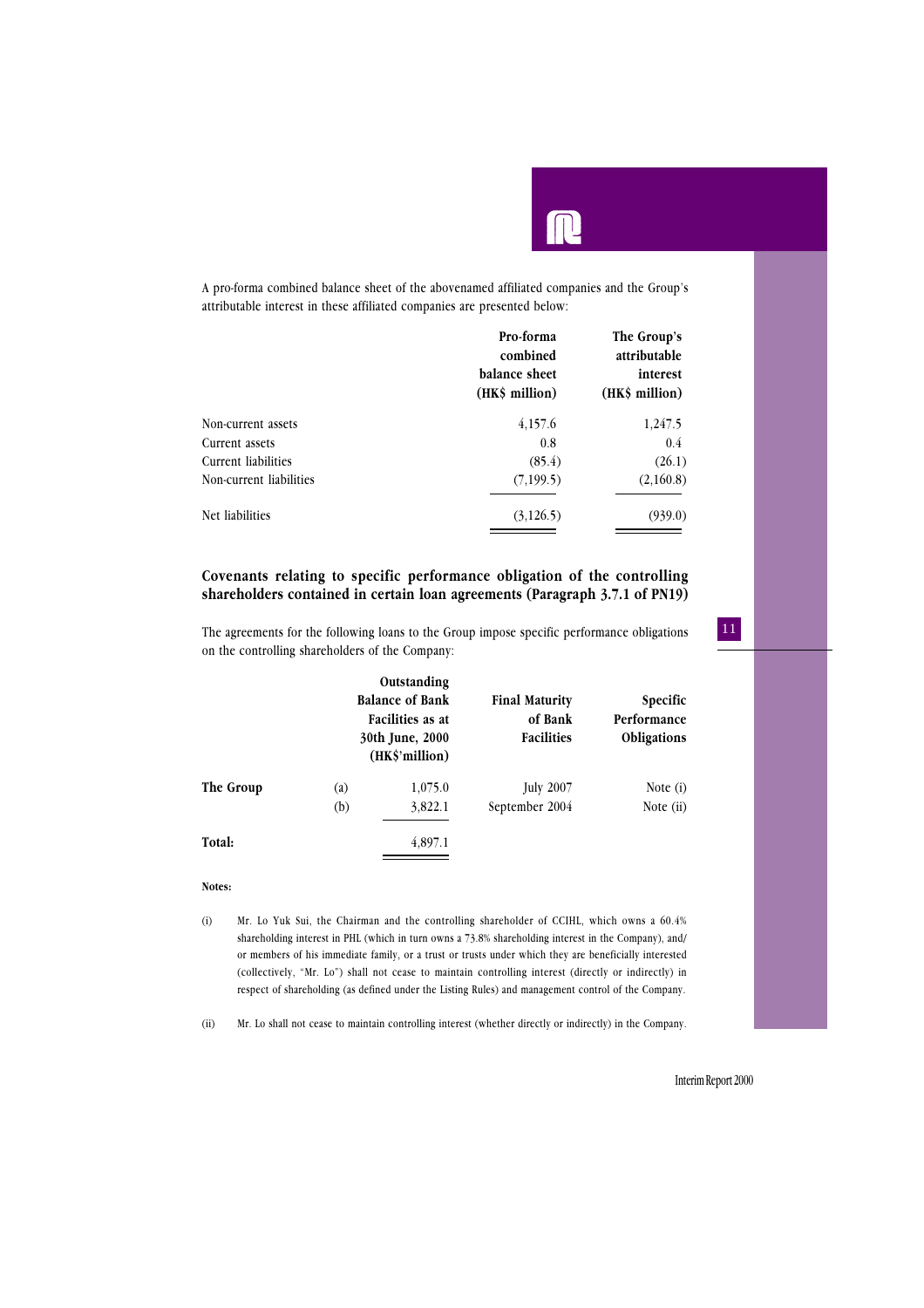Breach of the above specific performance obligations will constitute events of default of the bank facilities. As a result, the bank facilities may become immediately due and payable on demand by the relevant lenders according to the respective terms and conditions of the bank facilities.

### **CORPORATE GOVERNANCE**

The Directors of the Company are not aware of any information that would reasonably indicate that the Company is not, or was not for any part of the accounting period covered by this interim report, in compliance with the Code of Best Practice as set out in Appendix 14 of the Rules Governing the Listing of Securities on The Stock Exchange of Hong Kong Limited (the "Listing Rules"), except that the independent Non-Executive Directors of the Company were not appointed for specific terms. However, they were appointed to their offices for such terms and subject to retirement in accordance with the provisions of the Bye-laws of the Company.

In compliance with the requirement in the Code of Best Practice of the Listing Rules in respect of the establishment of an audit committee, the Company has formed an Audit Committee comprising Mr. William Henry Woo (Chairman of the Committee) and Mr. Dominic Lai, both of whom are independent Non-Executive Directors of the Company, and Mr. Daniel Bong Shu Yin, a Non-Executive Director of the Company. The Audit Committee is established with reference to "A Guide for the Formation of an Audit Committee" issued by the Hong Kong Society of Accountants.

## **REVIEW AND OUTLOOK**

For the six months ended 30th June, 2000, the Group incurred an unaudited consolidated net loss attributable to shareholders of HK\$99.2 million, as compared with a net loss of HK\$119.7 million in the corresponding period in 1999.

In the announced interim results for 1999, the financing costs incurred on the jointly controlled entity which owns the Stanley development project had been capitalised, whereas in the period being reported, such financing costs were treated as expense in the profit and loss account due to the temporary suspension of development works. Had such financing costs been capitalised, the net loss incurred during the period under review would have been substantially reduced.

Interim Report 2000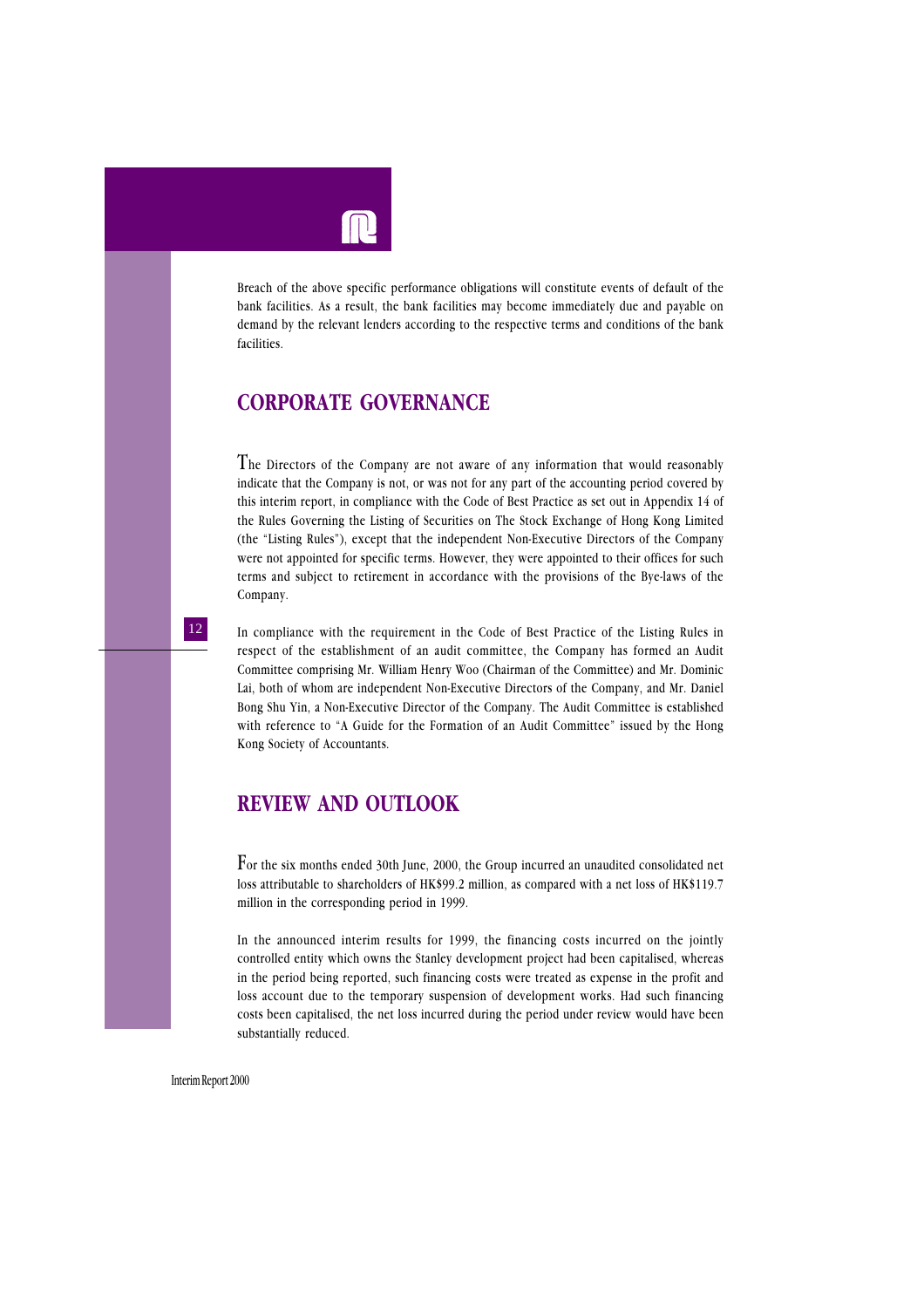Tourism business in Hong Kong continued to improve during the first half of 2000 and recorded an increase of 15.7% in visitor arrivals over the same period last year. Though visitors from Mainland China alone accounted for a substantial part of the increase attained, it is encouraging to see significant growth at the same time in most of the other major markets.

Benefiting from the reviving tourism business, both the overall hotel occupancy as well as the average room rate in Hong Kong gained some improvement during the period under review, as compared with the same period in the previous year. Excluding the Regal Airport Hotel, which is still under soft opening, the combined average occupancy for the Group's other four hotels in Hong Kong during the first six months was about 70.4%, representing an increase of 6.5% over the 66.1% recorded in the last corresponding period, while in respect of the average room rate, an increase of 6.2% was achieved. In order to enhance their competitiveness, staged renovation programmes for the Regal Kowloon Hotel and, to lesser extent, the other hotels have been planned. Relevant works for certain portions of the hotel guestrooms are already in progress. Furthermore, new additional facilities for the Regal Hongkong Hotel incorporating a business centre and function rooms fitted with modern equipment for conference and meeting purposes have recently been completed and put to operation.

As for the Regal Airport Hotel, the total number of available rooms under operation has increased from a room count of 540 in the comparative period in 1999 to 843 during the period under review. Due to the enlarged size of operation, the gross operating profit generated by this hotel has improved very substantially. The remaining 259 guestrooms are anticipated to come on stream later this year.

Outside of Hong Kong, the Regal Constellation Hotel in Toronto, Canada and the Group's two managed hotels in Shanghai, namely, the Regal International East Asia Hotel and the Regal Shanghai East Asia Hotel, in the People's Republic of China all maintained steady performance.

The sale of the Regal Bostonian Hotel in the United States, deferred from December last year, was duly completed in June this year. The profit derived has been reflected in the interim accounts being presented.

With the continuing recovery in the local economy as well as the recent measures taken by the HKSAR Government to stabilise supply and demand, there are signs of growing confidence towards the local property market. Prospects for the luxury residential sector, particularly on the Hong Kong Island, are now much brighter, as supply is relatively limited. Having regard to the changed environment, the Company is preparing for the resumption of development works on the luxury residential development at Rural Building Lot No.1138, in